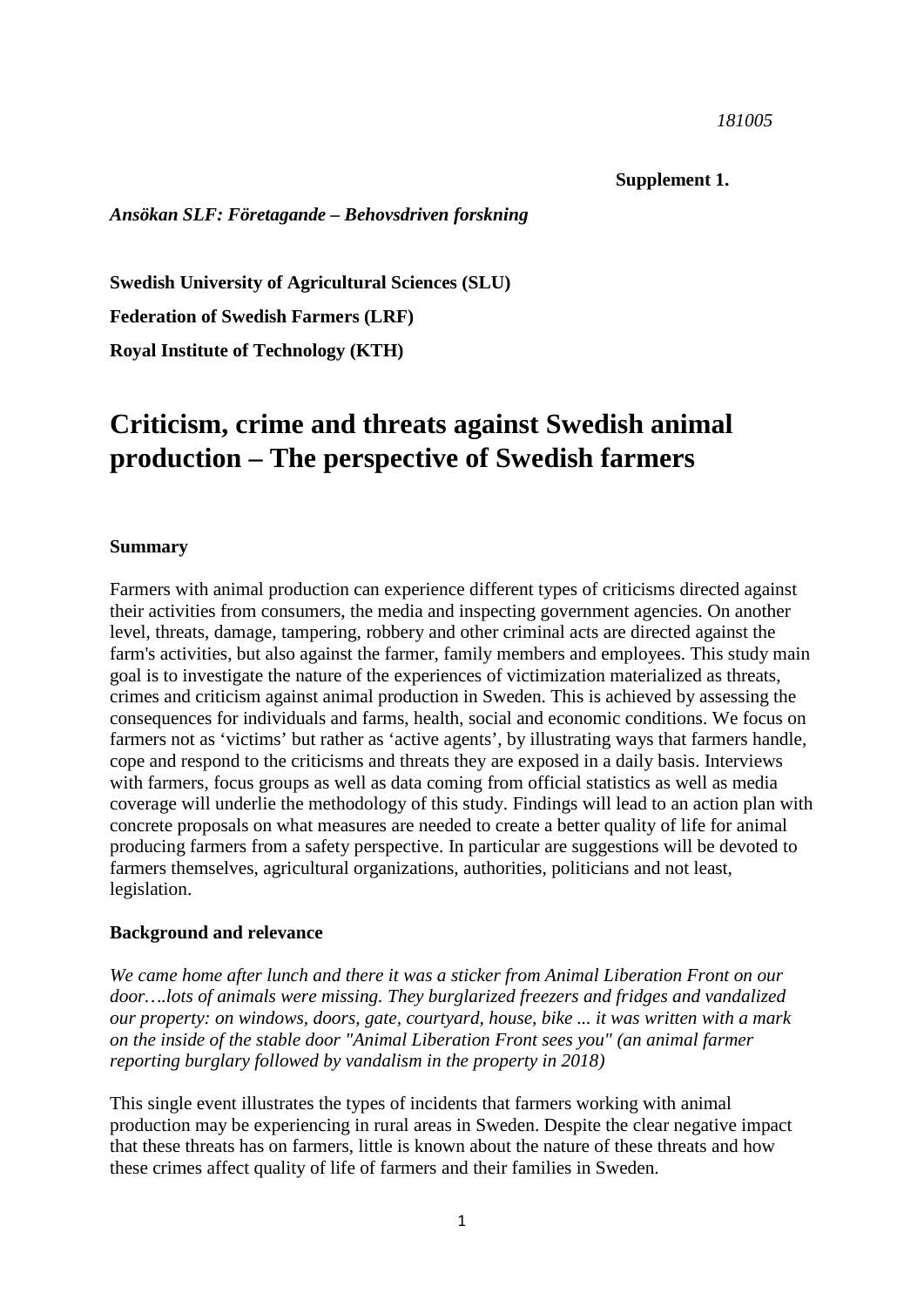Another example in which farmers frustration regarding animal welfare inspections by government agencies turned into a motion to the annual meeting of Federation of Swedish Farmers (LRF) in which it was stated: "*engage external researchers to investigate the psychological impact on farmers' health as a consequence of inspections of animal welfare*" (LRF Västra Götaland,2018)

According to the National Food Strategy for Sweden (Government Offices of Sweden, 2017) the goal is more jobs and sustainable growth throughout the country. In order to reach this goal is it important to handle negative impact from conflicts about animal welfare inspections, threats from animal rights activists and other form of crime and conflicts. These issues are in focus for this grant application.

Farmers with animal production play an important role in food production, employment and rural development. Grazing animals contribute to the open landscapes and biodiversity. The public often has a positive view of farming and visitor-related activities such as school visits, open farms attract more and more visitors. To ensure good animal care, there are animal welfare laws and regulations issued by the Swedish Board of Agriculture and each county administrative board is responsible for the supervision and inspections.

These farmers may be targeted by different types of criticisms directed against their activities by consumers, neighbors, media and inspecting government agencies regarding issues such as animal welfare and environmental impact. During the past year, media has highlighted a number of individual events regarding inspections of animal production, with serious and sometimes tragic consequences. This has in most cases been related to animal welfare where farmers felt that they had been unfair and overly affected by the authorities' inspections. These cases have not always been objectively clarified, but the experience of being unfairly treated may be the final drop that caused the cup to flow over, with in some cases reported suicide.

On another level, threats, damage, tampering, robberies and other criminal acts are directed against the company's activities, but can also be directed personally against the farmer, family members and employees. Many farmers with animal production today live with great fear and concern about the activities that some animal rights activists operate. There may be aggressive demonstrations and actions at, for example open farm activities, but also threats directed towards farmers and employees as well as the family living on the farm, even children have been threatened. Reports also report unlawful intrusion, tampering, theft, etc. Other attacks on farmers with animal production have been directed directly to animals exposed to various forms of abuse and injuries.

To these problems described, it is also important to add the increasing levels of theft that affect farmers, regarding advanced technical devices such as GPS, but also ATV:s, farm tractors, machines, tools, pesticides, fuels and other farm assets.

The phenomenon described previously is not only typical for Sweden but reported in media from different parts of the world including Europe, North America, Australia and New Zealand. In England, for example, the "National Rural Crime Network" works actively against crime in rural areas. These problems are mentioned also by current research on rural crime has gained more attention in recent years in the form of various textbooks, such as the "Rural Crime and Community Safety" by Vania Ceccato (2016), journals such as the "Journal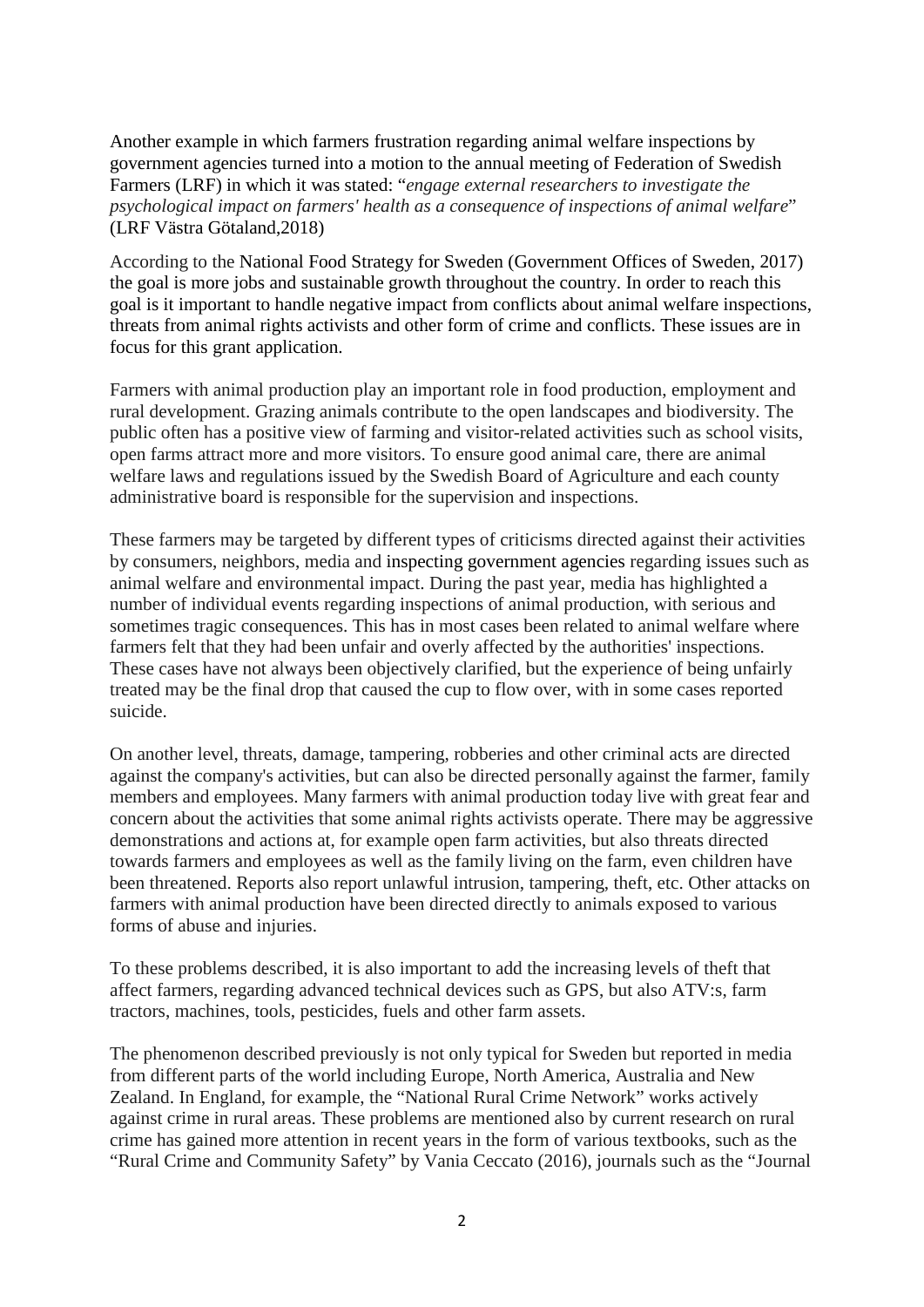of Rural Criminology" and recently a decision has been taken to set up the "Division of Rural Criminology" in the American Society of Criminology.

The worsening threat to animal-producing farmers is not yet a common phenomenon, but it is important to clarify how this affects farmers, other stakeholders and entrepreneurship, including potential impact on profitability and future confidence. What is and how does it matter, what is the experience, how do you handle this individually and in an enterprise perspective? What needs improvement, change and strengthening – also from the society, organizations, authorities and legislation?

# **Relevance, aim, goal, expected results and benefit**

This study **main aim** is to investigate the nature of the experiences of victimization materialized as threats, crimes and criticism against animal production in Sweden. This is achieved by assessing the consequences for individuals and farms, health, social and economic conditions. We focus on farmers not as 'victims' but rather as 'active agents', by illustrating ways that farmers handle, cope and respond to the criticisms and threats they are exposed in a daily basis.

We will also:

- Describe what type of support or lack of support they get from relatives, colleagues, the industry, the public, media, authorities and politicians
- Describe which type of real threats there is, which are behind the threats and which type of shortcomings there might be in legislation, authorities´ actions and other means
- Define a number of strategies that farmers can be used to tackle these problems

The **goal** is to be achieved by increased knowledge of the phenomenon, facts and understanding of the farmers fear and worries regarding inspections and crime affecting themselves and their animal production. This can lead us to a better understanding of society's preparedness to deal with these problems against these farmers. With increased knowledge, it is possible to present a plan with specific actions needed and with recommendations on what needs to be done by different stakeholders and other possible actors to promote acceptable support for Swedish animal producing farmers.

# **Earlier research, knowledge of today and the connection to previous research**

Rural areas has often among the general population been regarded as a restful and peaceful part of Sweden which has been confirmed by movies, books and television. However, this is not so true any more (Lundqvist et al, 2018).

In Sweden, farmers and other residents living in rural areas are now exposed to "new types of stresses" that once were associated with urban areas only, namely the increased risk of being a victim of crime. As many as 3 of 10 farmers have been victims of crime themselves, or their properties in 2010-11 (LRF, 2012). , with the aggregate value of approximately SEK 200 million. Moreover, farmers feel powerless as most of them declare not going to the police as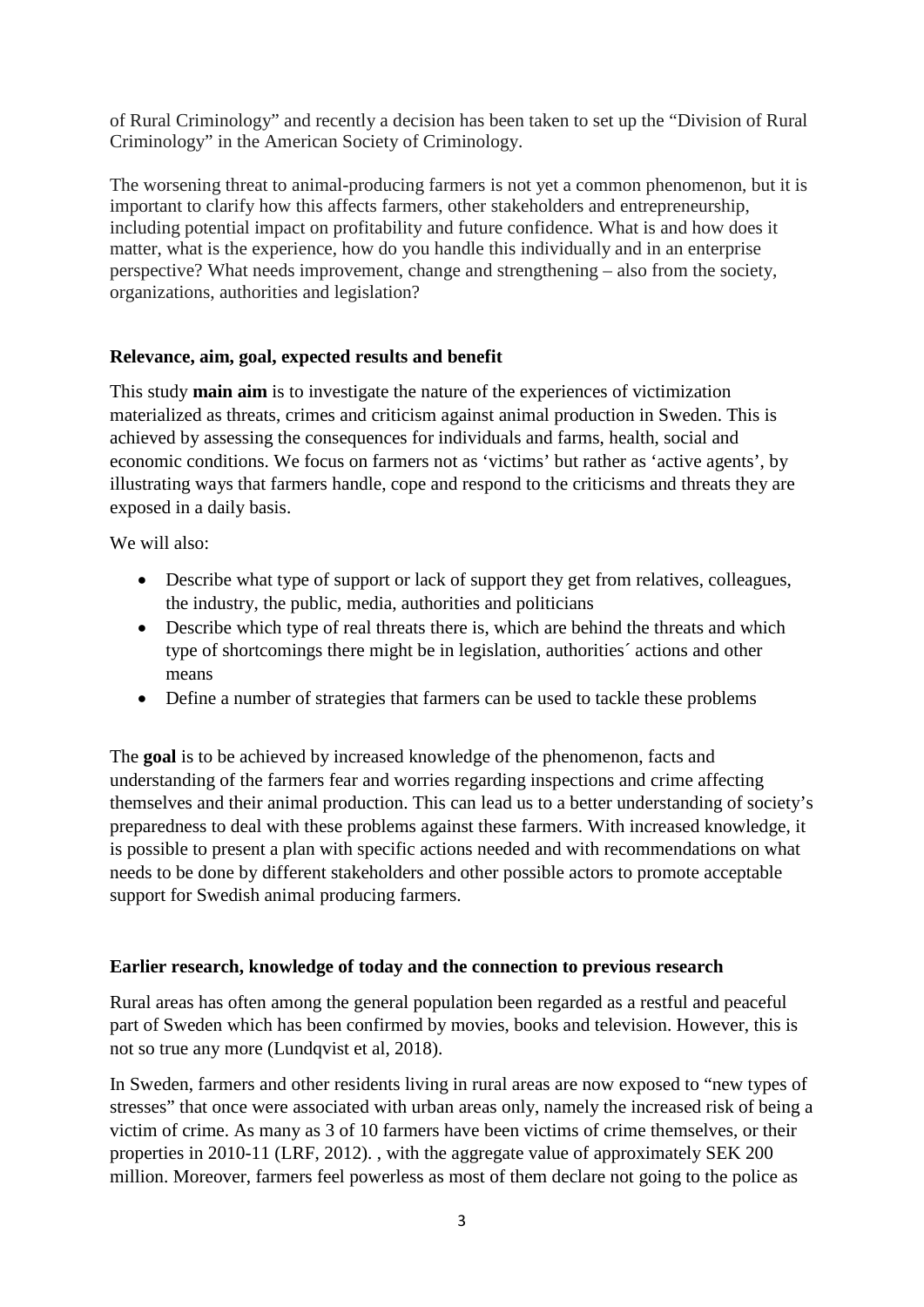they believe that reporting the crime is "waist of time" as the chances to catching the perpetrator is small (LRF, 2012). The situation has not improved since then as reported by another recent study by LRF (Johansson, 2018), in which two out of three farmers knows a colleague which has experienced rural crime during the last two years. Forty percent of the farmers have themselves been affected by rural crime during the last two years and 10% had been affected more than once. Half of the farmers affected did not report the crime to the police. Around 25% of the farmers are afraid that the farm or the family will be affected by thefts, damage or attacks by animal rights activists. Every tenth farmer knows someone in the neighborhood which had been the goal for animal right activists during the last few years. The figures about crime is also confirmed by a recent regional study in southern parts of Sweden (Lundqvist et al, 2018; Göransson et al 2018). They found that 40% of full-time farmers/growers experience problems with rural crime.

The situation with rural crime generates fear anxieties that go beyond the risk of been a victim of crime Box et al, 2003; Gray & O´Connor, 1990; Gray et al. 2011; Lagrange & Ferraro, 1989; Scott et al 2012).

## **The conceptual model and hypotheses of study**

We suggest that farmers' safety is a function of factors at several scales. On one hand, animal farmers experience poor perceived safety because they feel targeted by different types of crimes, such as threats and assaults against them, their families, animals and their property. Overall changes in people's values and society's attitudes towards food production have changed in the last decades putting an indirect pressure on them as animal farmers. At the same time that they feel the desire to conform to society's expectations, they feel victimized; attacked and criticized by animal rights organizations and environment groups.



*Figure 1 – The conceptual framework: Factors affecting farmers' safety and wellbeing.*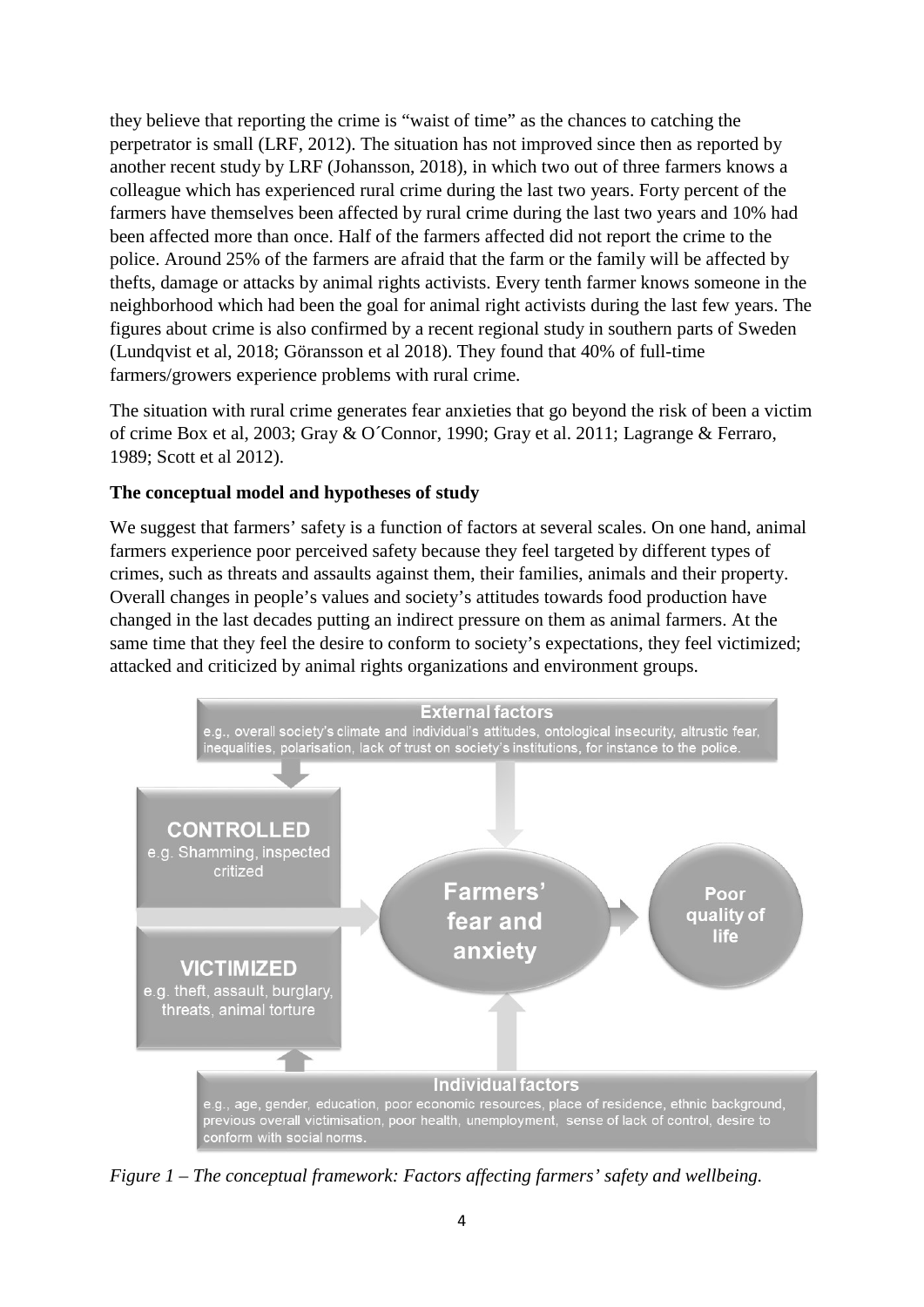Transformations of rural areas have meant that some of the basic services are no longer there. Moreover, they might feel left out by institutions and other organizations (e.g. the police in case of been victimized by crime). On the other hand, they feel controlled and sometimes exposed by institutions that supposedly should be supporting their businesses. This process is bound to create levels of fear and anxieties among farmers that ultimately influence their wellbeing, their activities as well as their families. The study draws upon a vast literature on perceived safety as a background of this analysis, for details see Ceccato (2016). As indicated in our initial model are we going to study:

a) farmers as victims of crime (such as ….threats, damage, tampering, robbery by animal rights activist and criminals)

b) farmers pointed out as "the bad guys" (such as…..not following the animal welfare legislation or causing interference for neighbors, media or others due to smell from manure)

# **Data and methods**

Interviews with farmers, focus groups as well as data coming from official statistics as well as media coverage will underlie the methodology of this study. A discussion of the steps involved in the execution of this research are listed below by year:

# *Year 1*

- Establishing of research group with plan of duties and procedures
- Establishing of reference group
- Press-release and articles in relevant media (start of project)
- Up-date of literature, statistics and our national/international network
- A KTH/SLU MSc dissertation study about news media coverage of crime, criticism and inspections of farmers with animal production
- Developing a detailed study plan with a time-line
- A number of focus-group discussions with farmer (both with experiences of crime, criticism or inspections and those with no personal experiences of these type of events)
- Development of relevant questionnaires and tests/evaluations
- Submitting an application to the Regional Ethical Review Board in Lund
- Work-shop on preliminary results and experiences incl. reference group meeting
- Annual report for Year 1, plus press-release

# *Year 2*

- Selection of study populations for the different studies with the help of the Swedish Board of Agriculture, Statistics Sweden and the Federation of Swedish Farmers (important to have enough respondents in different parts of Sweden, as well as respondent from all major types of animal production, such as: poultry, dairy, beef, pigs, fur, sheep/goat and fish-breeding)
- National mail and/or web-based survey to farmers with animal production a general study about their feeling of security and what are the positive factors to create security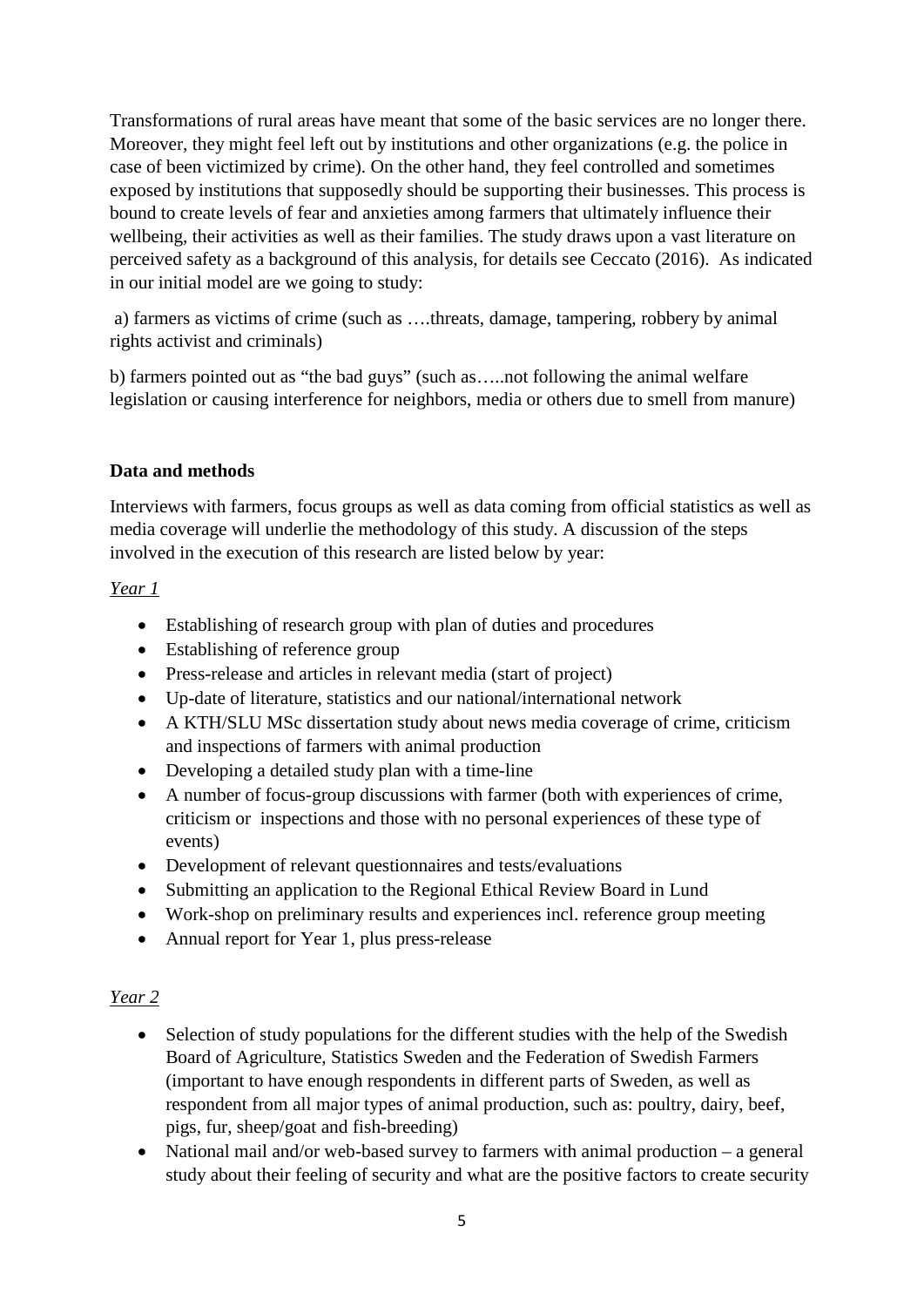for themselves and their farming activities. What are the threats and worries which creates un-security and what measures are needed to keep security and to protect against fear and threats.

- Interview study 1, with farmers which has experiences from inspections and criticism regarding their animal production (preliminary plan: 2-3 farmers from each type of animal production)
- Interview study 2, with farmers, which has experiences from animal rights activists and other criminal acts against themselves, relatives, employees and/or their farm. (preliminary plan: 2-3 farmers from each type of animal production)
- Work-shop on preliminary results Year 2 incl. reference group meeting
- Annual report for Year 2, plus press-release

# *Year 3*

- A minor study on what actual and formal support is there for animal producing farmers from the society, the organizations, the authorities including legislation., politicians and others to create and keep security (maybe year 1 or 2)
- Analyzing all data from studies within the project and writing preliminary report
- Reference group meeting
- Final seminar and presentation of results including recommendations /action plan
- Final project report and fact sheets for farmers and stakeholders
- Submitting / publishing 2-3 scientific papers in international journals

# **Ethical considerations**

The study will involve questions and interviews with individual farmers and others regarding personal emotions (such as fear and worries) and experiences of criticism, inspections and different types of crime. This is example of sensitive personal information which has to be handled according to the Act concerning the Ethical Review of Research Involving Humans (2003:460). This means that all parts of the data collection and the handling of data will follow the legislation in order to guarantee participants their security and trust in our study.

If our grant application to SLF gets approved, we will submitting an application for ethical vetting in accordance with the Act concerning the Ethical Review of Research Involving Humans. Our application will be sent to the Regional Ethical Review Board in Lund. We have experience of these procedures since previous research projects.

We will also pay the participating farmers according to the hourly rate as used by the Federation of Swedish Farmers (LRF), for their working time during personal interviews/focus groups and other relevant in-put in our study.

# **Place in the knowledge chain, in the innovation system and receivers of up-coming results**

The present grant application "Criticism, crime and threats to Swedish animal production - The perspective of Swedish farmers" could be considered as "needs driven" research with the farmer in focus.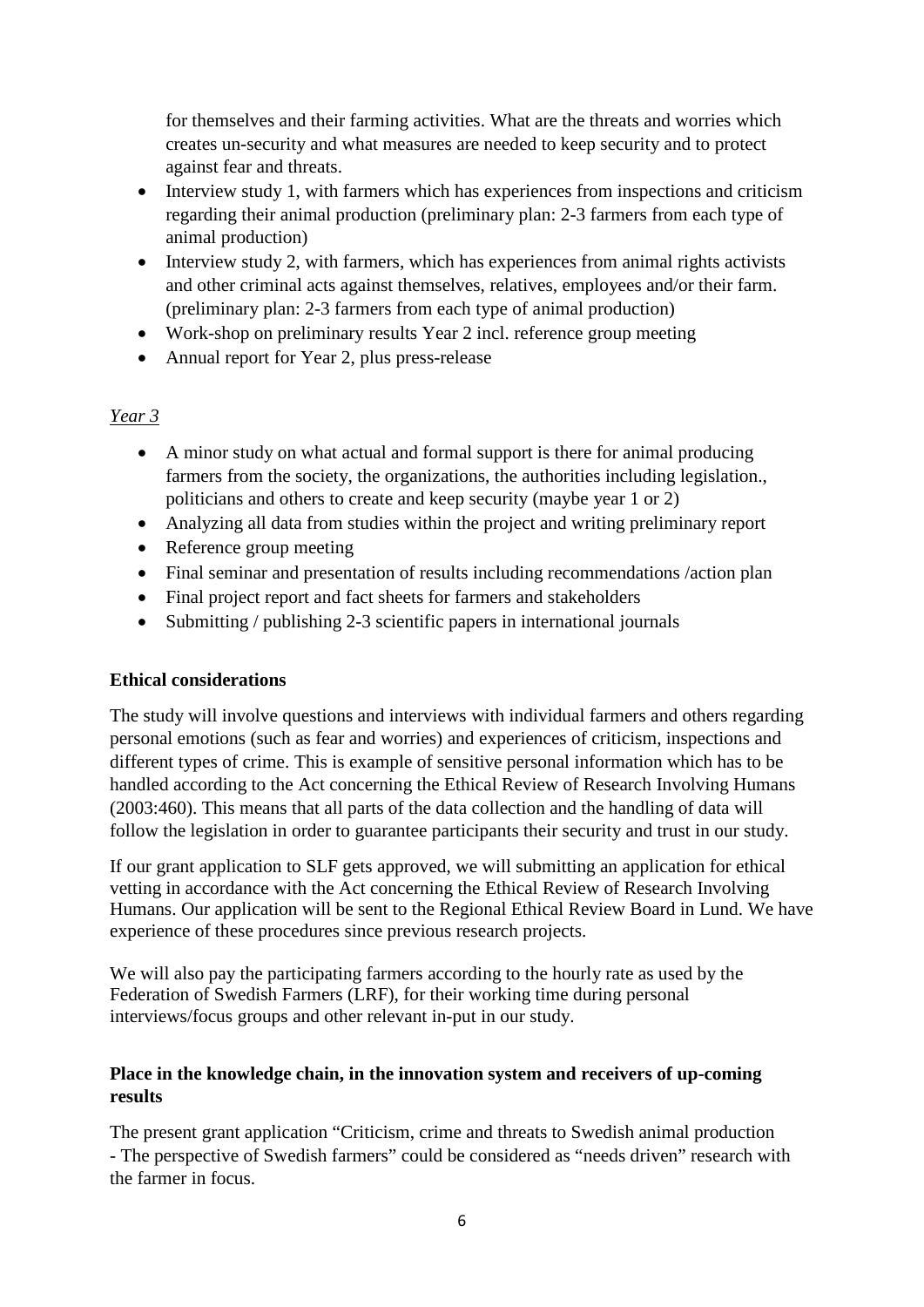The aim is to create in-depth knowledge about what the consequences of criticism, crime and threats to animal production means to the individual farmer/farm/business and what type of measures / concept to solutions is needed at the farm level, local, regional & national levels.

Receivers of up-coming results is first of all farming and rural organizations, relevant authorities such as the Swedish Board of Agriculture and the Swedish Police as well as politicians at different levels. It is also important to communicate the results to national and international researchers.

# **Motivation of the project group composition**

The project is carried out in close cooperation between the Department of Work Science, Business Economics and Environmental Psychology (AEM) at the Swedish University of Agricultural Sciences (SLU) in Alnarp, the Federation of Swedish Farmers (LRF) and [Department of Urban Planning and Environment,](https://www.kth.se/en/abe/inst/som) [School of Architecture and the Built](https://www.kth.se/en/abe)  [Environment,](https://www.kth.se/en/abe) [KTH Royal Institute of Technology,](https://www.kth.se/en) in Stockholm.

Our project group is a relevant and good mixture of different academic competences and research environments at SLU and KTH combined with the major organisation for Swedish farmers (LRF), which has the relevant networks with not only farmers themselves, but also relevant stakeholders.

- The Department of Work Science, Business Economics and Environmental Psychology (AEM) has extensive experience in research on the working environment and working life issues at SLU in Alnarp. *Peter Lundqvist* is a faculty professor in work science and main applicant. Besides him there will be two other researchers involved from the Department: *Catharina Alwall Svennefelt* which will defend her PhD dissertation on farmers working conditions this winter 2018/19 and she has a background as a farmer. *Eva Göransson* is an agronomist and has a background as a farmer, animal welfare inspector and safety engineer. At the Department there is also a number of other with relevant competence. [www.slu.se/aem](http://www.slu.se/aem)
- The Federation of Swedish Farmers LRF is an interest and business organisation for the green industry with approximately 140 000 individual members. Together they represent some 80 000 enterprises, which makes LRF the largest organisation for small enterprises in Sweden. LRF is contacted repeatedly by farmers who have been exposed to various types of criticism, threat and sabotage or who worry about what may happen. *Anders Drottja* is the Crisis Emergency and Work Environment Officer and coordinates the work over the whole country.<https://www.lrf.se/>
- [Department of Urban Planning and Environment,](https://www.kth.se/en/abe/inst/som) School of Architecture and the Built [Environment,](https://www.kth.se/en/abe) [KTH Royal Institute of Technology,](https://www.kth.se/en) in Stockholm conducts research on crime and crime in cities and rural areas. Professor *Vania Ceccato* conducts this research and has, among other things, written a textbook on "Rural Crime and Community Safety".<https://www.kth.se/profile/vace>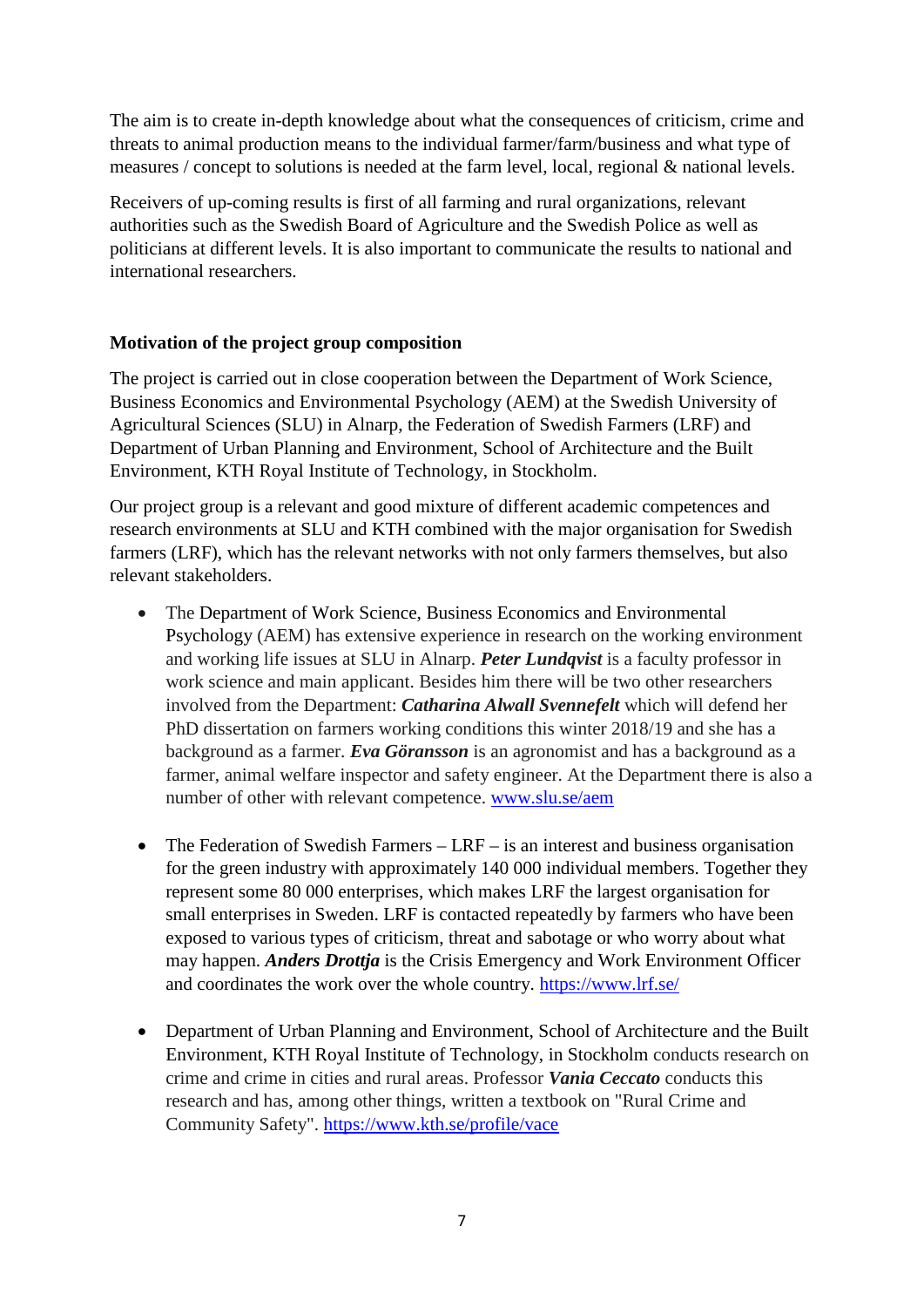## **National and international collaborations**

A number of relevant national partners for collaborations are described in the Reference group and within our own organizations we also have a lot of relevant competences, which can be used in different parts of the project.

International collaboration will be included and main initial reference person is Professor Joseph Donnermeyer at the Ohio State University, USA. We have discussed our plans for this study for which he is giving his support and he is also willing to serve as an international resource person throughout this project.

Professor Donnermeyer has a focus on rural crime studies, including the criminological dimensions of food agriculture, rural community characteristics and crime as well as the development/revision of criminological theory for rural contexts [\(https://senr.osu.edu/our](https://senr.osu.edu/our-people/joseph-f-donnermeyer)[people/joseph-f-donnermeyer\)](https://senr.osu.edu/our-people/joseph-f-donnermeyer).

# **Overview of reference group**

A reference group will be set up by relevant representatives of the industry with various forms of animal production (fur, poultry, pigs, beef/milk) as well as representatives from regional LRF support groups (Omsorgsgrupper/Bondekompis), the Federation of Swedish Forestry and Agricultural Employers (SLA), the Agricultural Work Environment Committee (LAMK) and the Swedish Centre for Agricultural Business Management (KCF). We will also if possible invite representatives from the Swedish Police, the Swedish Board of Agriculture and the Swedish Crime Victim Compensation and Support Authority. Names has been discussed, but final contacts will be taken when/if application is granted.

# **Plan for communication with stakeholders/the industry and scientific publication and information communication**

Throughout the project there will be press releases and articles in both traditional and social media, in collaboration with our Communication specialist Marianne Persson at our SLU Department and press-contacts at LRF and KTH.

The plan is to have an annual report of the progress in the project and at the end of the project there will be at least one final report and a number of fact sheets written in Swedish mainly for the stakeholders and the industry.

Scientific publications will mainly be written in English for relevant international journals such as the Journal of Rural Criminology and Journal of Agromedicine. Scientific results will also be presented at one or two international conferences.

There will be one or two work-shops with stakeholders, industry and researchers to discuss preliminary results and other relevant issues. It will be a small type of work-shop after year 1 about initial experiences and a larger work-shop after year 2 regarding preliminary results. At the end of year 3, a major seminar will be arranged, open for stakeholders, the industry, researchers and media. These events will be planned and carried out in collaboration with the